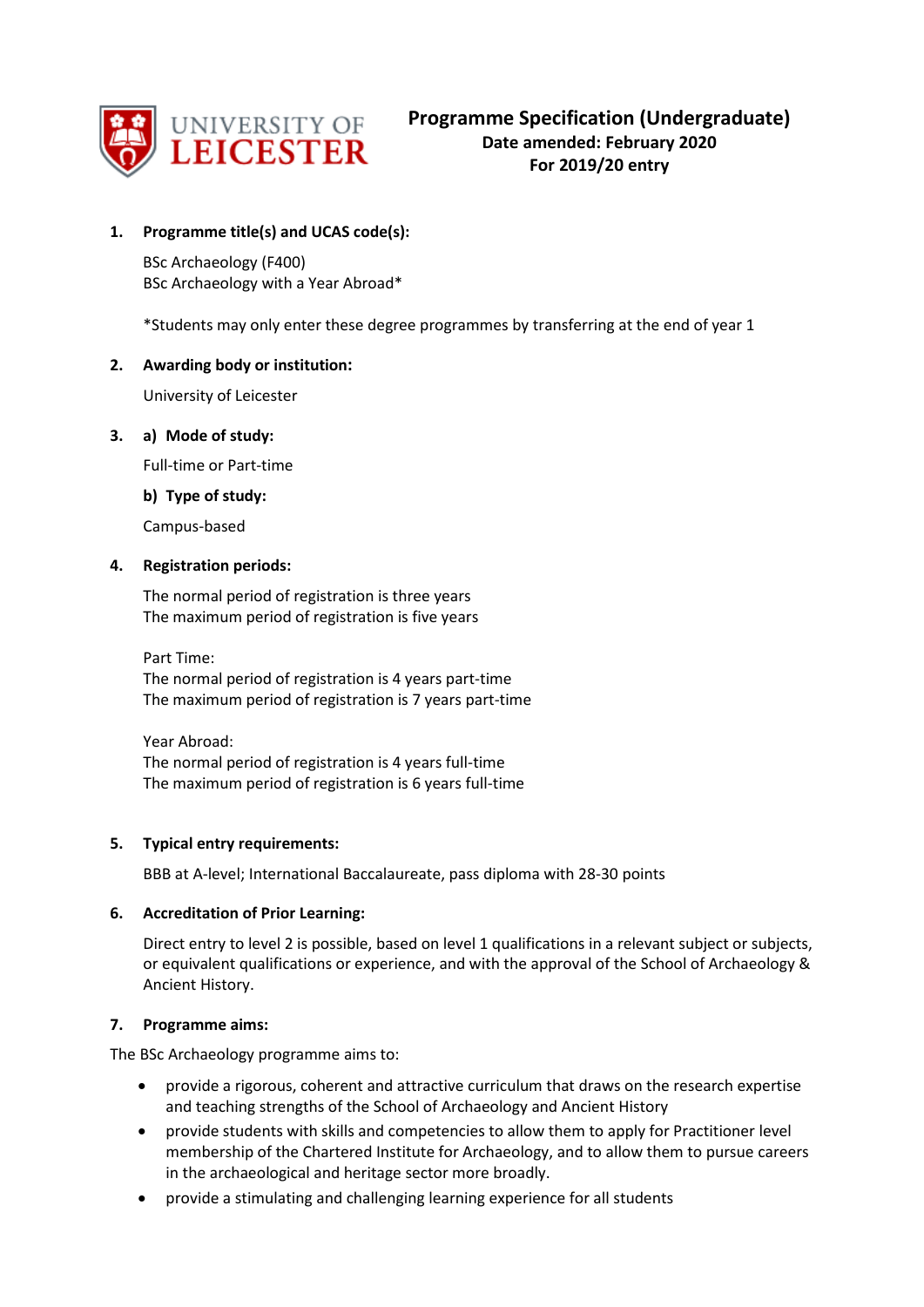- develop students' knowledge and understanding of the full chronological and geographical range of their discipline
- develop students' abilities to apply archaeological theories, techniques, and concepts to analyse and explain specific periods and themes in archaeology
- provide awareness of the broad range of scientific methods and techniques that are applied within archaeology
- provide an awareness and understanding of the diverse theoretical and methodological approaches used by archaeologists, especially on the two sides of the divide between the 'hard' sciences and the social sciences
- enable students to demonstrate a variety of approaches used by archaeologists to understand past societies
- enable students to develop and demonstrate a range of skills necessary for the study of archaeology
- enable students to develop and demonstrate a range of transferable skills necessary for successful career development and a lifetime of effective independent learning

In addition, the Year Abroad aims to:

- expand and broaden the curriculum through engagement with alternative academic traditions
- further deepen students' understanding of the specific periods and themes in Archaeology through study in a different academic context
- develop and enhance students' independence, confidence and global outlook
- reinforce the importance of internationalisation

# **8. Reference points used to inform the programme specification:**

- [QAA Benchmarking Statement for Archaeology \(2014\)](http://www.qaa.ac.uk/en/Publications/Documents/SBS-archaeology-14.pdf)
- [University of Leicester Learning Strategy](http://www2.le.ac.uk/offices/sas2/quality/learnteach)
- The Framework for Higher Education Qualifications in England, Wales and Northern Ireland
- Chartered Institute for Archaeology (CiFA) competency matrices
- University of Leicester Periodic Developmental Review Report
- University of Leicester Employability Strategy
- National Student Survey results
- First Destinations Data
- Graduate Survey
- External Examiners' reports (annual)

#### **9. Programme Outcomes:**

| <b>Intended Learning</b><br><b>Outcomes</b>                                   | <b>Teaching and Learning Methods</b>                                                                     | <b>How Demonstrated?</b>                                                                                                                                                                                                                                                                                                 |  |  |  |  |  |  |  |  |  |
|-------------------------------------------------------------------------------|----------------------------------------------------------------------------------------------------------|--------------------------------------------------------------------------------------------------------------------------------------------------------------------------------------------------------------------------------------------------------------------------------------------------------------------------|--|--|--|--|--|--|--|--|--|
| (a) Discipline specific knowledge and competencies                            |                                                                                                          |                                                                                                                                                                                                                                                                                                                          |  |  |  |  |  |  |  |  |  |
| (i) Mastery of an appropriate body of knowledge                               |                                                                                                          |                                                                                                                                                                                                                                                                                                                          |  |  |  |  |  |  |  |  |  |
| Demonstrate mastery of an<br>appropriate body of<br>archaeological knowledge. | Lectures, tutorials, seminars,<br>directed reading, independent<br>research, resource-based<br>learning. | Essays; short-answer, multiple<br>choice and essay-based<br>examinations; a dissertation;<br>seminar presentations; posters;<br>wikis; weekly in-class quizzes;<br>computer-based exercises and<br>project work; contributions to<br>discussions; oral presentations;<br>problem-based exercises;<br>laboratory classes. |  |  |  |  |  |  |  |  |  |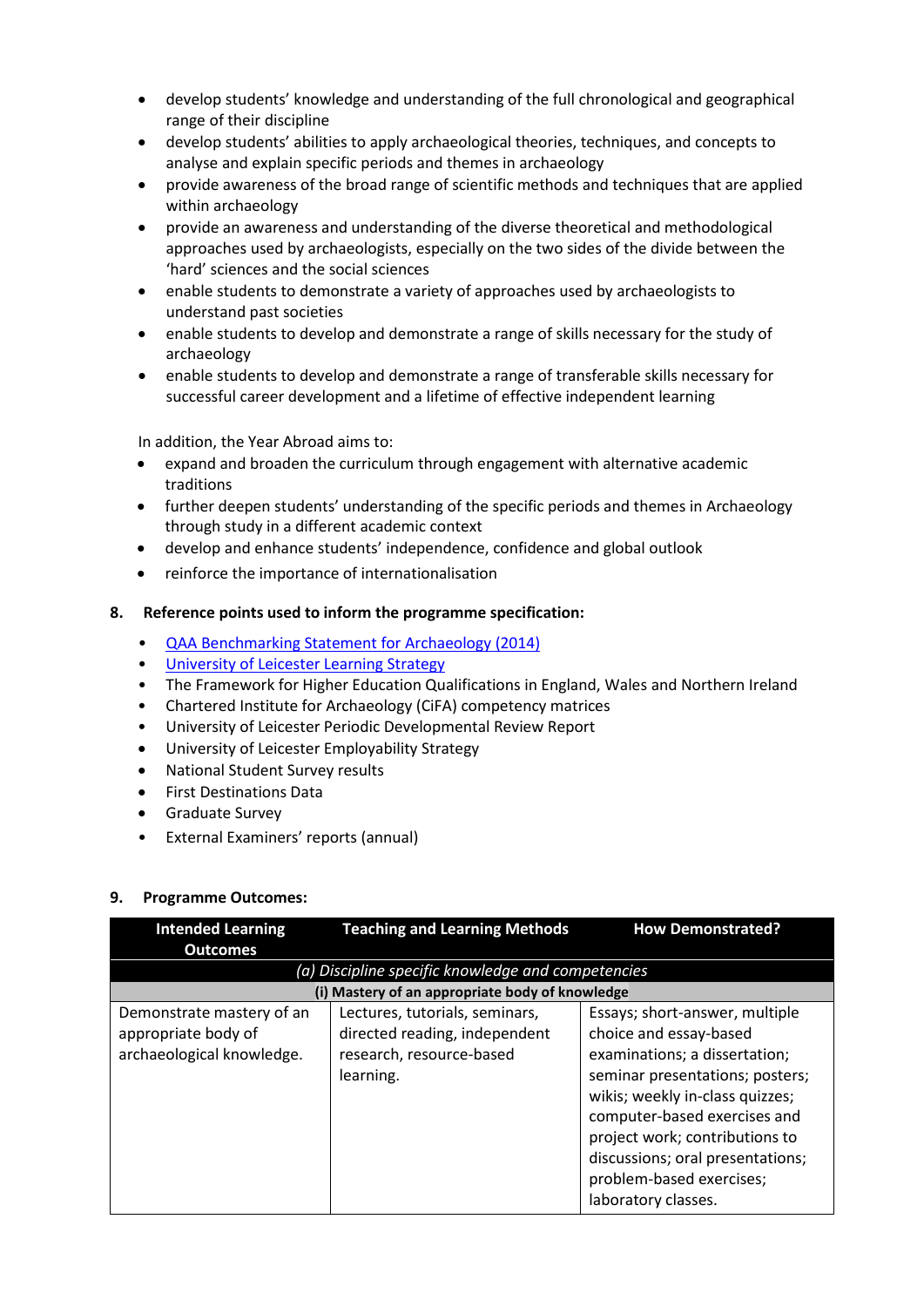| <b>Intended Learning</b>                                   | <b>How Demonstrated?</b>                                                                            |                                                                 |
|------------------------------------------------------------|-----------------------------------------------------------------------------------------------------|-----------------------------------------------------------------|
| <b>Outcomes</b>                                            |                                                                                                     |                                                                 |
| Demonstrate understanding                                  | (ii) Understanding and application of key concepts and techniques<br>Lectures, tutorials, seminars, | Essays; short-answer, multiple                                  |
| of the complexity of                                       | directed reading, independent                                                                       | choice and essay-based                                          |
| reconstructing the past, the                               | research, computer-based                                                                            | examinations; a dissertation;                                   |
| problematic and varied                                     | practical classes, team problem                                                                     | seminar presentations; posters;                                 |
| nature of archaeological                                   | solving exercises.                                                                                  | wikis; weekly in-class quizzes;                                 |
| evidence.                                                  |                                                                                                     | computer-based exercises and                                    |
| Demonstrate a variety of                                   | Tutorials, seminars, independent                                                                    | project work; contributions to                                  |
| approaches to                                              | research, computer practical                                                                        | discussions; oral presentations;                                |
| understanding, constructing                                | classes, team problem solving                                                                       | problem-based exercises;                                        |
| and interpreting the past.                                 | exercises.                                                                                          | laboratory classes.                                             |
| Demonstrate comprehension                                  |                                                                                                     |                                                                 |
| of and practice in a variety of                            | Fieldwork, survey and excavation                                                                    | Participation in level 2 and 3                                  |
| archaeological practical                                   | experience.                                                                                         | fieldwork and completion of                                     |
| techniques.                                                |                                                                                                     | fieldwork reports.                                              |
|                                                            | (iii) Critical analysis of key issues                                                               |                                                                 |
| Compare and analyse the                                    | Lectures, tutorials, seminars,                                                                      | Essays; short-answer and essay-                                 |
| development of different                                   | directed reading, independent                                                                       | based examinations; seminar                                     |
| societies and cultures.                                    | research, team problem solving                                                                      | presentations; posters; wikis;                                  |
| Analyse past human                                         | exercises.                                                                                          | independent research projects;<br>contributions to discussions; |
| societies through the                                      | Lectures, tutorials, seminars,                                                                      | problem-based exercises.                                        |
| assessment of continuity and<br>change over extended time  | directed reading, independent<br>research, team problem solving                                     |                                                                 |
| spans.                                                     | exercises.                                                                                          |                                                                 |
| Reflect critically on the                                  | Tutorials, seminars, directed                                                                       |                                                                 |
| nature and theoretical basis                               | reading, independent research,                                                                      |                                                                 |
| of Archaeology as a                                        | team problem solving exercises.                                                                     |                                                                 |
| discipline.                                                |                                                                                                     |                                                                 |
|                                                            | (iv) Clear and concise presentation of material                                                     |                                                                 |
| Present archaeological                                     | Lectures, tutorials, seminars,                                                                      | Writing tasks (including                                        |
| problems and arguments in a                                | workshops, directed reading,                                                                        | examinations, essays, wikis,                                    |
| variety of written and oral                                | independent research, team                                                                          | posters); seminar presentations;                                |
| formats.                                                   | problem solving exercises.                                                                          | contributions to discussions;                                   |
|                                                            |                                                                                                     | portfolios; dissertation.                                       |
|                                                            | (v) Critical appraisal of evidence with appropriate insight                                         |                                                                 |
| Develop and sustain                                        | Lectures, tutorials, seminars,                                                                      | Essays; essay-based                                             |
| archaeological arguments,                                  | directed reading, independent                                                                       | examinations; seminar                                           |
| formulating appropriate                                    | research, team problem solving                                                                      | presentations; independent                                      |
| questions and utilising<br>evidence.                       |                                                                                                     |                                                                 |
|                                                            | exercises.                                                                                          | research projects; contributions                                |
| Read, analyse, and reflect                                 | Tutorials, seminars, workshops,                                                                     | to discussions; portfolios;                                     |
|                                                            | directed reading, independent                                                                       | problem-based exercises;                                        |
| critically archaeological                                  | research, computer-aided                                                                            | dissertation.                                                   |
| source materials and their<br>contexts, and on the variety | learning, computer practical<br>classes, team problem solving                                       |                                                                 |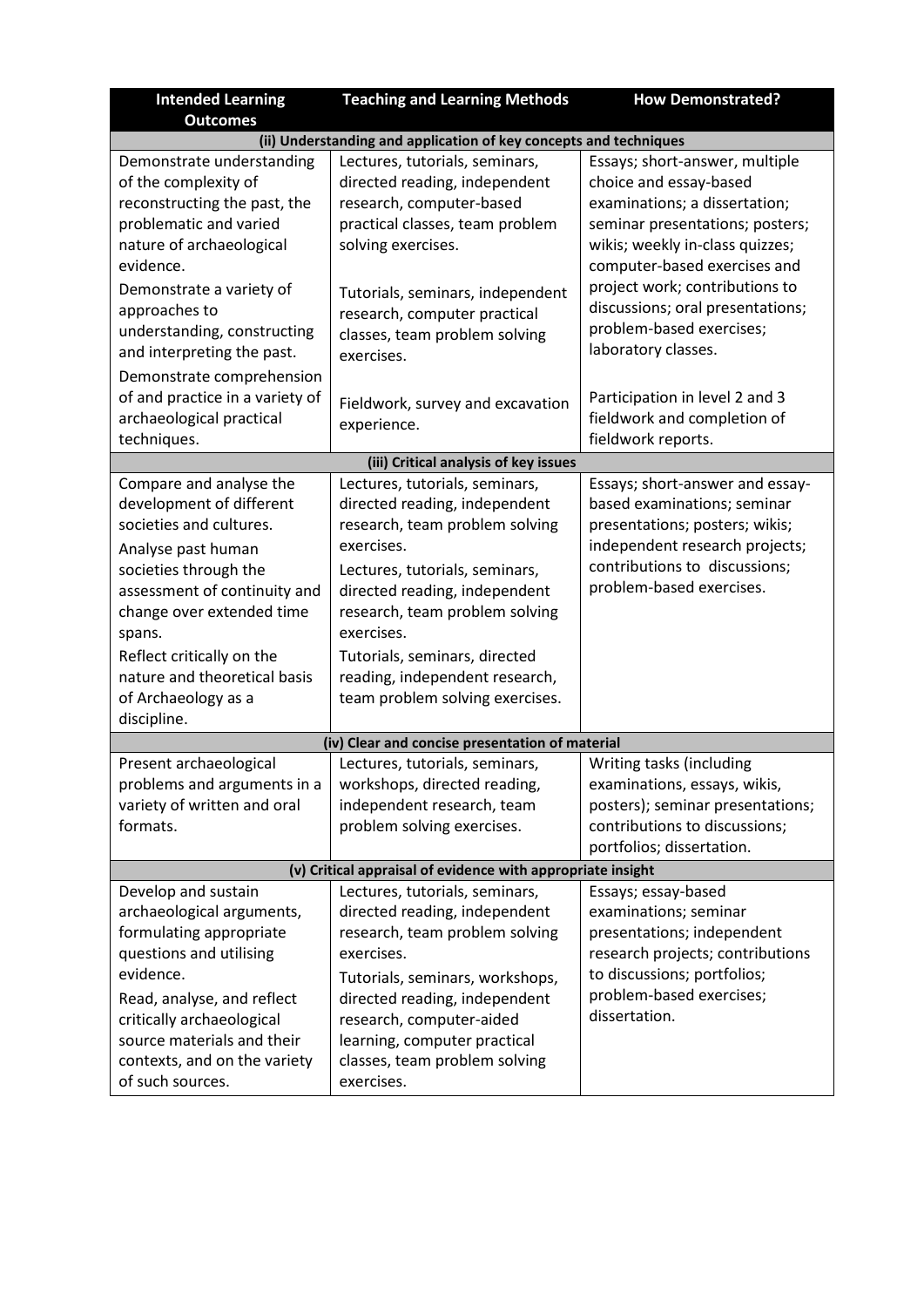| <b>Intended Learning</b><br><b>Outcomes</b>                                                                                                                                                                                                                                                                                                 | <b>Teaching and Learning Methods</b>                                                                                                                               | <b>How Demonstrated?</b>                                                                                                                                                                  |
|---------------------------------------------------------------------------------------------------------------------------------------------------------------------------------------------------------------------------------------------------------------------------------------------------------------------------------------------|--------------------------------------------------------------------------------------------------------------------------------------------------------------------|-------------------------------------------------------------------------------------------------------------------------------------------------------------------------------------------|
|                                                                                                                                                                                                                                                                                                                                             | (vi) Other discipline specific competencies                                                                                                                        |                                                                                                                                                                                           |
| Design, research, and<br>present a sustained and<br>independently conceived<br>piece of writing about an<br>archaeological problem.<br>Gain direct experience of<br>materials handling and<br>interpretation.<br>Develop understanding of<br>relevant disciplinary<br>guidelines, standards,<br>legislative and professional<br>frameworks. | Independent research, hands-on<br>practical classes, vocational<br>fieldwork training, workshops,<br>Lectures, Seminars, problem-<br>solving exercises, tutorials. | Independent research projects;<br>class-based practical handling<br>sessions; portfolios; dissertation;<br>fieldwork reports.                                                             |
|                                                                                                                                                                                                                                                                                                                                             | (b) Transferable skills                                                                                                                                            |                                                                                                                                                                                           |
|                                                                                                                                                                                                                                                                                                                                             | (i) Oral communication                                                                                                                                             |                                                                                                                                                                                           |
| Demonstrate clarity, fluency<br>and coherence in oral<br>expression of archaeological<br>issues.<br>Participate effectively in<br>group discussions.                                                                                                                                                                                        | Seminars, tutorials, team<br>problem-solving exercises.                                                                                                            | Seminar presentations;<br>contributions to discussions;<br>summative and formative oral<br>presentations.                                                                                 |
|                                                                                                                                                                                                                                                                                                                                             | (ii) Written communication                                                                                                                                         |                                                                                                                                                                                           |
| Develop and sustain<br>arguments in a variety of<br>literary forms.<br>Demonstrate clarity, fluency<br>and coherence in written<br>expression of archaeological<br>issues.                                                                                                                                                                  | Seminars, tutorials, team<br>problem-solving exercises,<br>independent research.                                                                                   | Essays; essay-based<br>examinations; seminar<br>presentations; independent<br>research projects (including<br>group projects); posters;<br>contributions to discussions;<br>dissertation. |
|                                                                                                                                                                                                                                                                                                                                             | (iii) Information technology                                                                                                                                       |                                                                                                                                                                                           |
| Use IT effectively to support<br>their studies, including<br>bibliographic and archive<br>searches at national and<br>local level, data analysis and<br>written/visual presentation<br>of evidence.                                                                                                                                         | Induction programme, computer<br>practical classes, independent<br>research.                                                                                       | Coursework; independent<br>research projects; computer-<br>based exercises; portfolios;<br>problem-based exercises; wikis;<br>effective use of VLE.                                       |
|                                                                                                                                                                                                                                                                                                                                             | (iv) Numeracy                                                                                                                                                      |                                                                                                                                                                                           |
| Analyse archaeological data<br>using statistical and graphical<br>techniques.                                                                                                                                                                                                                                                               | Seminars, lectures, practical<br>classes; fieldwork exercises.                                                                                                     | Research projects; computer-<br>based exercises (e.g. database<br>and spreadsheet); problem-based<br>exercises; portfolios; fieldwork<br>reports.                                         |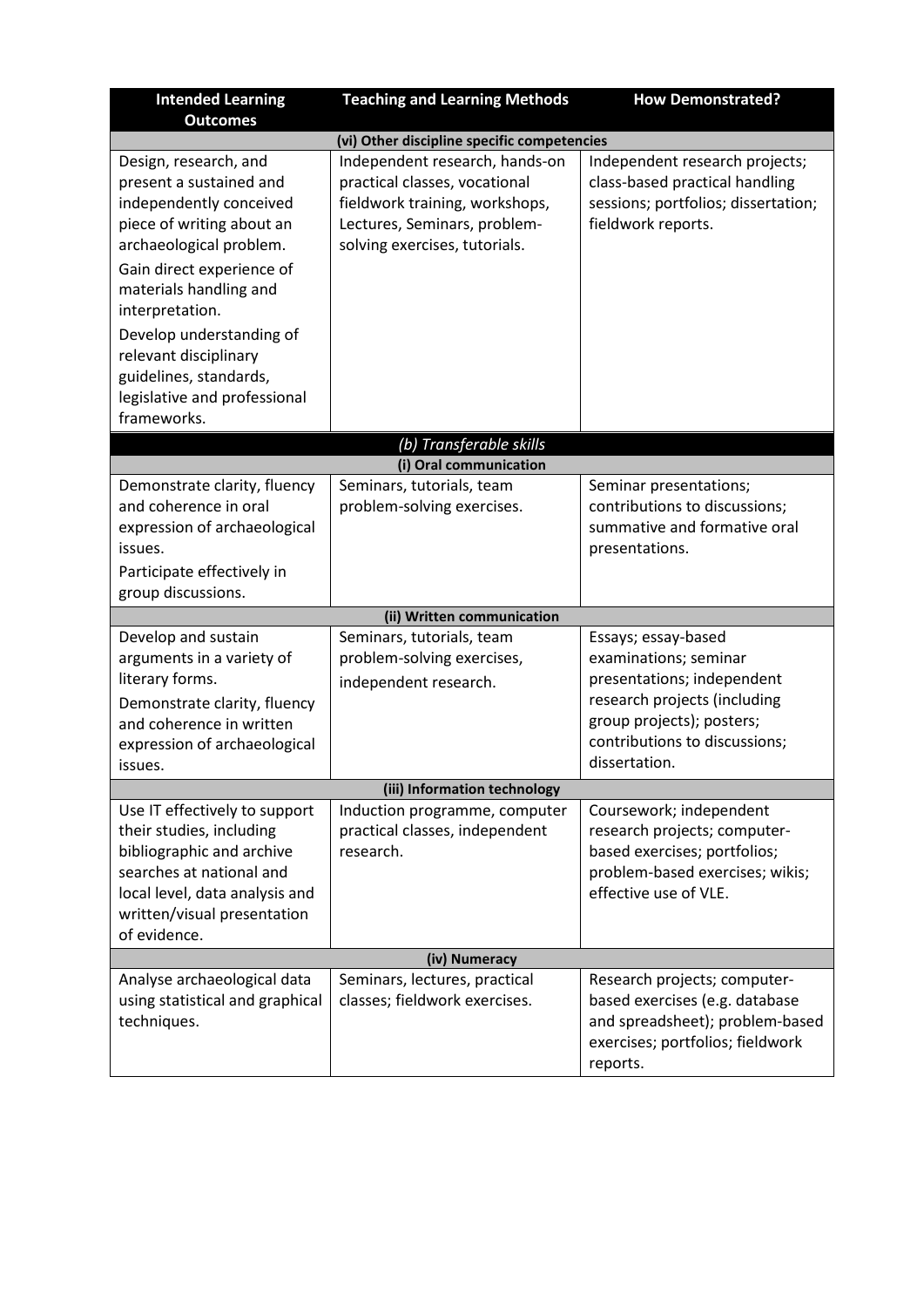| <b>Intended Learning</b><br><b>Outcomes</b>                                                                                                                                                                                                           | <b>How Demonstrated?</b>                                                                                                                                                       |                                                                                                                                                                                                                       |
|-------------------------------------------------------------------------------------------------------------------------------------------------------------------------------------------------------------------------------------------------------|--------------------------------------------------------------------------------------------------------------------------------------------------------------------------------|-----------------------------------------------------------------------------------------------------------------------------------------------------------------------------------------------------------------------|
|                                                                                                                                                                                                                                                       | (v) Team working                                                                                                                                                               |                                                                                                                                                                                                                       |
| Be able to work<br>collaboratively to explore<br>archaeological issues and<br>arguments and to recognise<br>the value of working closely<br>with others.                                                                                              | Tutorials, seminars, team<br>problem-solving exercises, field<br>school, excavation training.                                                                                  | Seminar presentations;<br>contributions to discussions;<br>contributions to team problem<br>solving exercises; fieldwork<br>reports.                                                                                  |
|                                                                                                                                                                                                                                                       | (vi) Problem solving                                                                                                                                                           |                                                                                                                                                                                                                       |
| Address archaeological<br>problems in depth using<br>contemporary text and<br>material sources and<br>advanced secondary<br>literature.                                                                                                               | Tutorials, seminars, team<br>problem-solving exercises,<br>workshops.                                                                                                          | Essays; independent research<br>projects; computer-based<br>exercises; problem-based<br>exercises (group-based and<br>individual).                                                                                    |
|                                                                                                                                                                                                                                                       | (vii) Information handling                                                                                                                                                     |                                                                                                                                                                                                                       |
| Gather and deploy evidence<br>and data to find, retrieve,<br>sort and exchange new<br>information.                                                                                                                                                    | Tutorials, seminars, directed<br>reading, workshops, independent<br>research, computer practical<br>classes, team problem solving<br>exercises.                                | Essays; independent research<br>projects; wikis; computer-based<br>exercises; posters; problem-<br>based exercises; portfolios;<br>dissertation.                                                                      |
|                                                                                                                                                                                                                                                       | (viii) Skills for lifelong learning                                                                                                                                            |                                                                                                                                                                                                                       |
| Demonstrate intellectual<br>independence through the<br>setting of research tasks and<br>the solving of archaeological<br>problems.<br>Reflect upon own learning<br>and achievements and plan<br>for personal, educational<br>and career development. | All of the above, particularly<br>independent research<br>Tutorials, career development<br>programmes, resource based<br>learning, personal development<br>planning programme. | All of the above, particularly first<br>year dedicated academic and<br>transferable skills straining; first<br>and second year group project<br>work; curriculum vitae; personal<br>tutor meetings; the dissertation. |

#### **10. Progression points:**

This programme will follow the standard progression rules, as set out by Senate Regulation 5: regulations governing undergraduate programmes of study:

### <http://www2.le.ac.uk/offices/sas2/regulations/documents/senatereg5-undergraduates>

In cases where a student has failed to meet a requirement to progress he or she will be required to withdraw from the course

#### **11. Scheme of Assessment**

The programme complies with the standard scheme of award and classification set out in Senate [Regulation 5.](http://www2.le.ac.uk/offices/sas2/regulations/documents/senatereg5-undergraduates)

#### **12. Special features:**

- Employability is a central feature of the degree, and graduates will be able to provide evidence of all competencies required to apply for Practitioner level membership of the Chartered Institute for Archaeologists (CIfA).
- The student learning experience is enhanced by a commitment to synergy between research and teaching.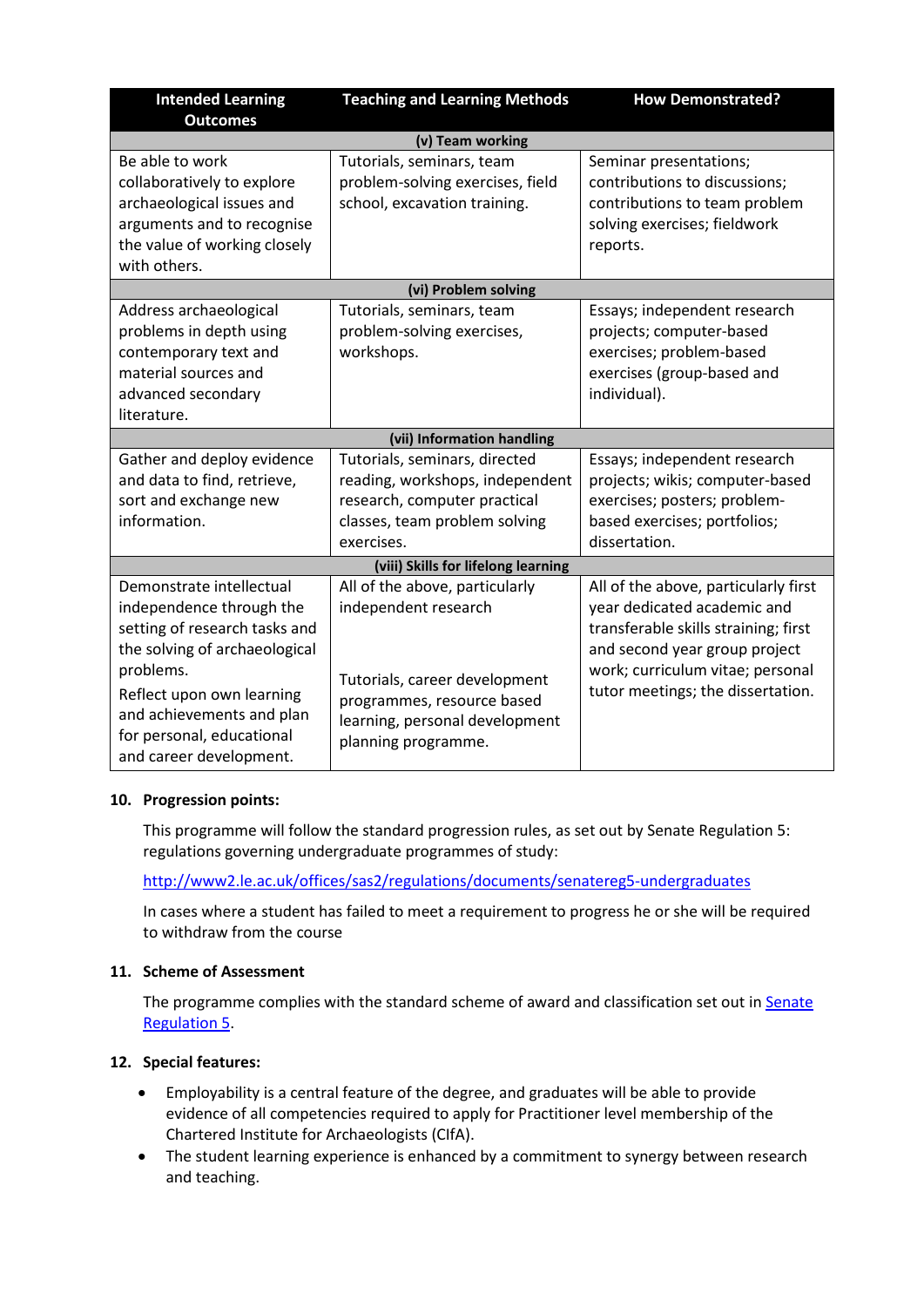- Students undertake a fieldwork module in the first year and will undertake compulsory fieldwork in the second year as well as study visits to local sites of archaeological interest.
- Students have the option of a Year Abroad. The School participates in two exchange schemes: the first is based on a network of European universities (Erasmus scheme), the second involves links with Canadian and Australian Universities (Study Abroad Scheme).

#### **13. Indications of programme quality**

Our research is regularly classed as 'world-leading' or 'internationally excellent', placing us in the top half-dozen Ancient History and Archaeology departments in the UK. We deliver undergraduate and master's teaching to the highest standards with National Student Survey feedback indicating outstanding student satisfaction. Graduates of this degree programme take postgraduate taught courses and pursue research degrees at Leicester and many other universities. Many take Master's courses at Leicester or elsewhere; many have entered teaching or archaeological careers; and many enter graduate employment soon after graduation.

### **14. External Examiner(s) reports**

The details of the External Examiner(s) for this programme can be found here [\(https://www2.le.ac.uk/offices/sas2/assessments/external/current-undergraduate\)](https://www2.le.ac.uk/offices/sas2/assessments/external/current-undergraduate). The details of the External Examiner(s) for this programme and the most recent External Examiners' reports for this programme can be foun[d here.](https://exampapers.le.ac.uk/xmlui/)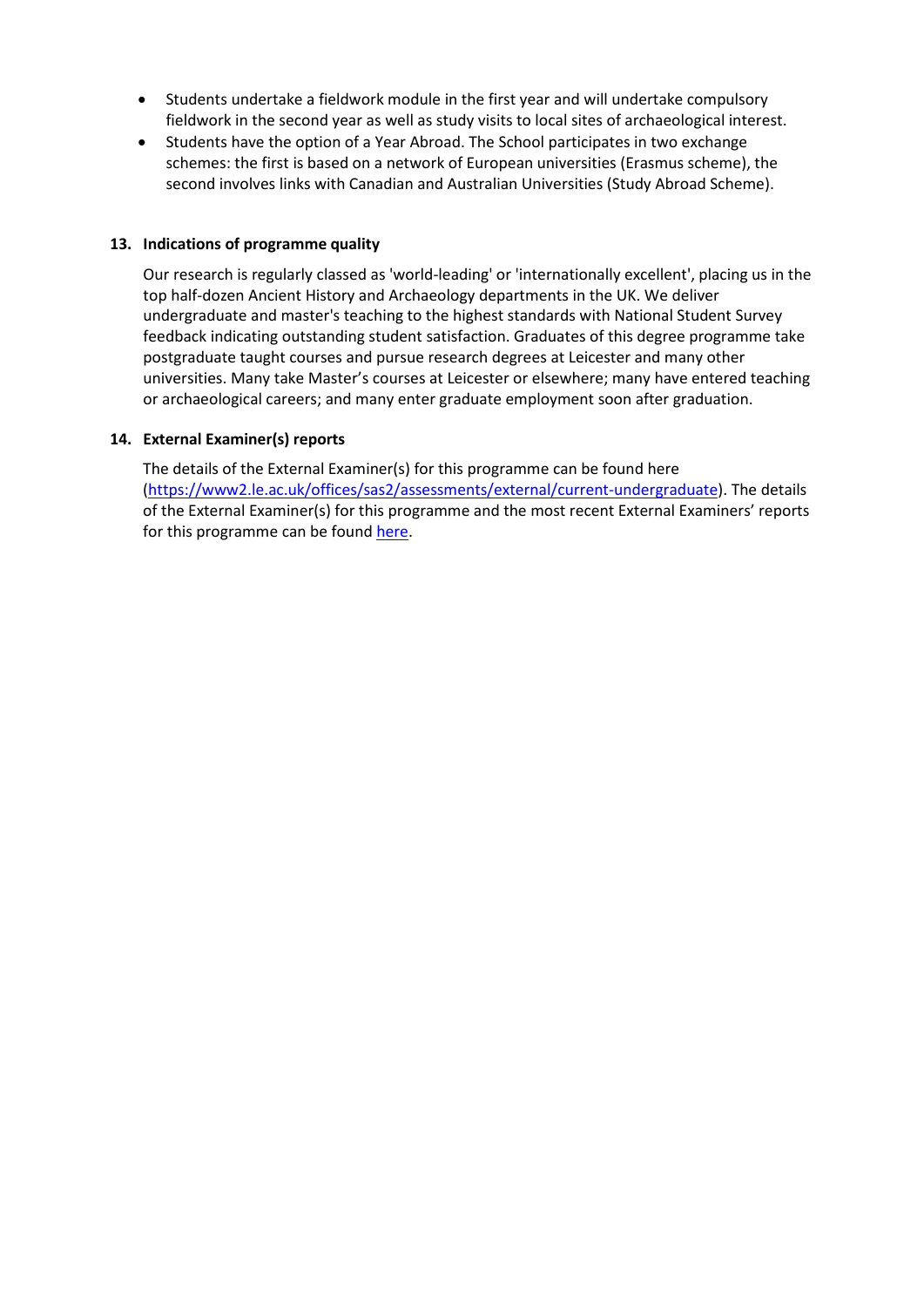# **BSc ARCHAEOLOGY**

During their degree course, Honours students are normally required to complete a total of 8 weeks of fieldwork (including the Level 1 Fieldschool) to the satisfaction of the School.

#### **FIRST YEAR MODULES**

|                               | <b>SEMESTER 1</b>                                                                  |                        |
|-------------------------------|------------------------------------------------------------------------------------|------------------------|
| <b>Core Modules</b>           |                                                                                    | <b>Credits</b>         |
| AR1004                        | Introduction to World Archaeology BC                                               | (15)                   |
| AR1007                        | Archaeology: the Essentials                                                        | (15)                   |
| AR1009                        | Practical Aims and Methods in Archaeology                                          | (15)                   |
| AR1012                        | Thinking through Things                                                            | (15)                   |
|                               | Semester<br><b>Total</b>                                                           | 60                     |
|                               | <b>SEMESTER 2</b>                                                                  |                        |
| <b>Core Modules</b>           |                                                                                    | <b>Credits</b>         |
| AR1005                        | Introduction to World Archaeology AD                                               | (15)                   |
| AR1008                        | Using Archaeological Evidence                                                      | (15)                   |
| AR1010                        | Making sense of the past (Critical Thinking in Archaeology)                        | (15)                   |
| AR1013                        | Debates in Contemporary Archaeological Research                                    | (15)                   |
|                               | <b>Semester</b><br><b>Total</b>                                                    | 60                     |
| <b>SECOND YEAR MODULES</b>    |                                                                                    |                        |
|                               | <b>SEMESTER 1</b>                                                                  |                        |
| <b>Core Modules</b><br>AR2044 | Fieldwork I                                                                        | <b>Credits</b><br>(15) |
| <b>Optional Modules</b>       |                                                                                    |                        |
| AR2008                        | 45 credits of approved options in Archaeology:<br><b>Environmental Archaeology</b> | 45<br>(15)             |
| AR2032                        | The Archaeology of Prehistory                                                      | (15)                   |
| AR2028                        | <b>Archaeological Survey &amp; Geomatics</b>                                       | (15)                   |
| AR2046                        | Archaeology of the Roman Empire                                                    | (15)                   |
| AR2034                        | Living in Towns: Medieval and Post-Medieval Archaeology                            | (15)                   |
|                               | <b>Semester</b><br><b>Total</b>                                                    | 60                     |
|                               | <b>SEMESTER 2</b>                                                                  |                        |
| <b>Core Modules</b>           |                                                                                    | <b>Credits</b>         |
| AR2045                        | Professional Archaeological Practice                                               | (15)                   |
| AR2029                        | Theory and Archaeology                                                             | (15)                   |
| <b>Optional Modules</b>       |                                                                                    |                        |

30 credits of approved options in Archaeology: 30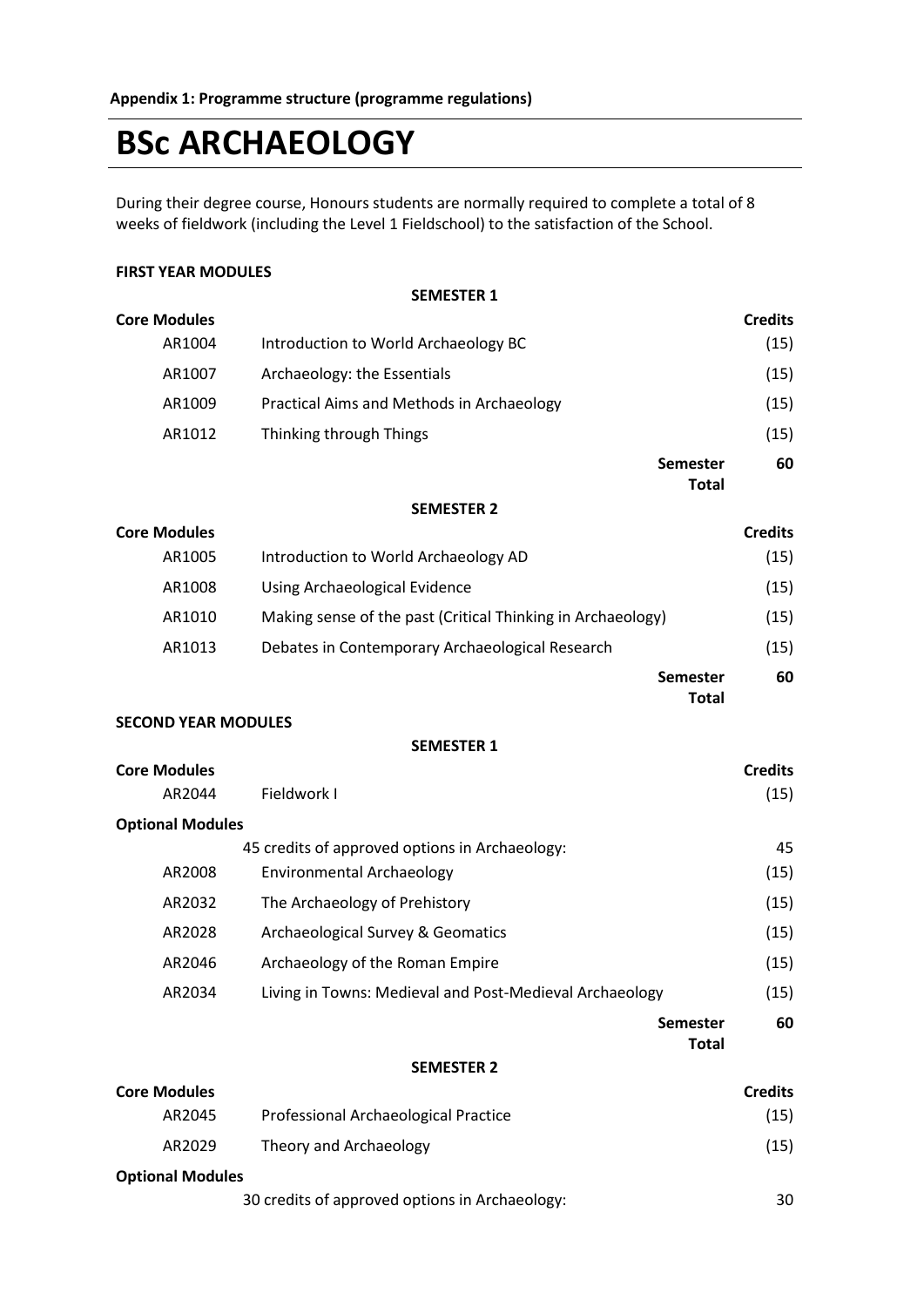|        | <b>Semester</b><br><b>Total</b>                            | 60   |
|--------|------------------------------------------------------------|------|
| AR2042 | Towards Modernity: Postmedieval and Historical Archaeology | (15) |
| AR2043 | The Medieval Mediterranean World                           | (15) |
| AR2033 | Celts, Britons & Barbarians: Iron Age Europe in context    | (15) |
| AR2031 | <b>Artefact Analysis</b>                                   | (15) |
|        |                                                            |      |

#### **THIRD YEAR MODULES**

|--|

| <b>Core Modules</b>     |                                               | <b>Credits</b> |
|-------------------------|-----------------------------------------------|----------------|
| AR3044                  | Fieldwork II                                  | (15)           |
| AR3059                  | Dissertation I                                | (15)           |
| <b>Optional Modules</b> |                                               |                |
|                         | 30 credits of approved options in Archaeology |                |
| AH3062                  | Greek and Roman Art                           | (15)           |
| AR3017                  | Archaeozoology                                | (30)           |
| AR3076                  | Human Skeletal Analysis                       | (30)           |
| AR3088                  | Archaeology of Islamic Societies              | (15)           |
|                         |                                               |                |

|                         |                                            | <b>Semester</b><br><b>Total</b> | 60             |
|-------------------------|--------------------------------------------|---------------------------------|----------------|
|                         | <b>SEMESTER 2</b>                          |                                 |                |
| <b>Core Modules</b>     |                                            |                                 | <b>Credits</b> |
| AR3086                  | Projects in Professional Archaeology       |                                 | (15)           |
| AR3060                  | Dissertation II                            |                                 | (30)           |
| <b>Optional Modules</b> |                                            |                                 |                |
|                         | 15 credits of approved Archaeology options |                                 | 15             |
| AR3054                  | Warfare and Violence in Antiquity          |                                 | (15)           |
| AR3089                  | Power and Difference in the Past           |                                 | (15)           |
| AR3023                  | Ceramic Analysis                           |                                 | (15)           |
|                         |                                            | <b>Semester</b><br><b>Total</b> | 60             |

# **BSc ARCHAEOLOGY WITH A YEAR ABROAD**

The above four-year degree is also available. Students may only enter the four-year variant of the relevant three-year programme on the recommendation of the exchange programme coordinators and by transferring at the end of the first year. Transfer is conditional on successful completion of first-year modules. The programme structure is as for first, second and final year modules for the three-year programme (above). The third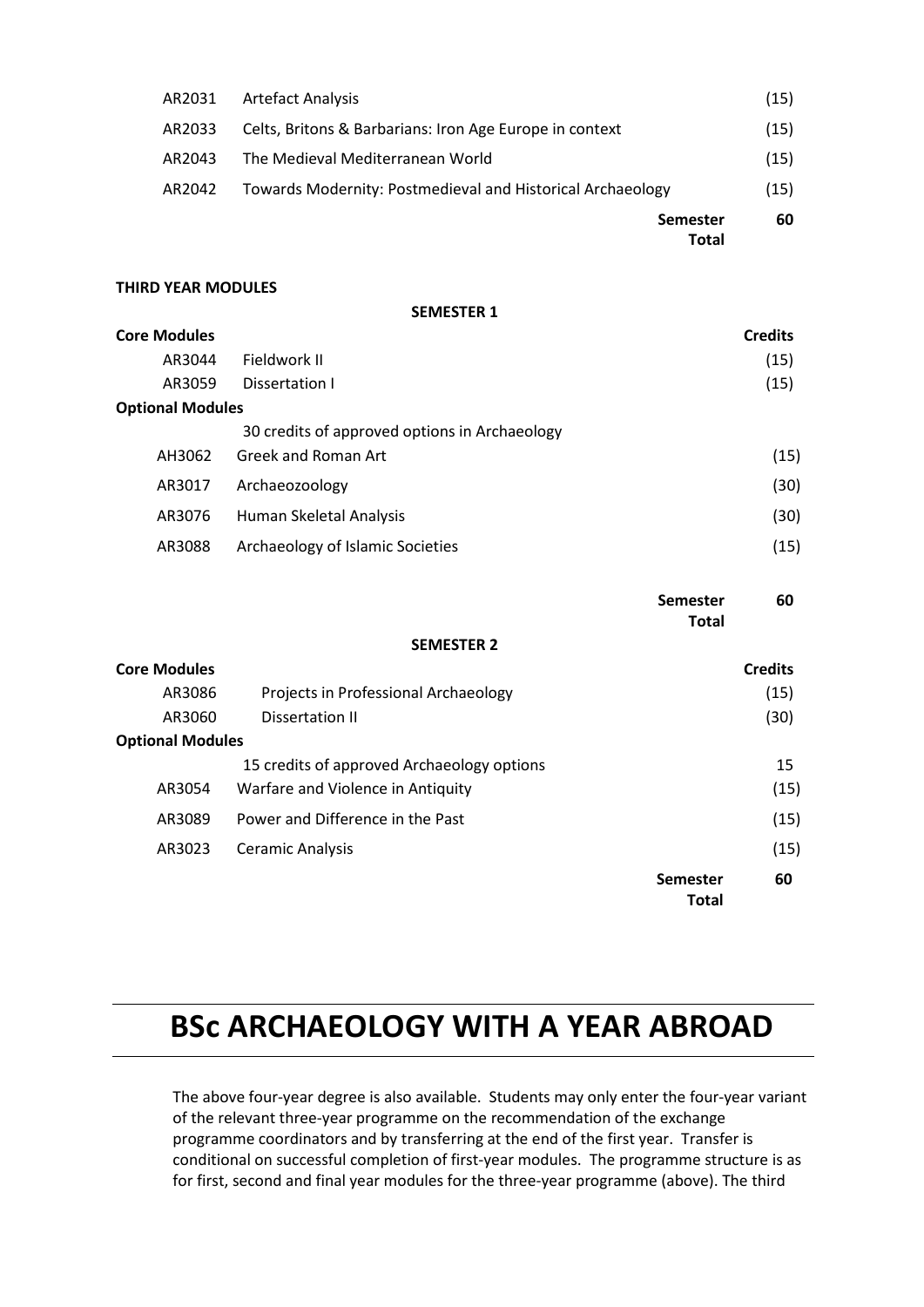year is spent abroad at an approved partner institution.'

#### **FIRST, SECOND AND FOURTH YEAR MODULES**

The regulations for first, second and final year modules are as for the three-year programme (above).

#### **THIRD YEAR MODULES**

Year abroad spent in the European Union (Erasmus Programme): in this year students join an approved partner university in the European Union. An equivalent range of courses to 120 Leicester credits is approved and followed and assessed by the host department. This normally includes a language module. The programme is assessed as a Four Year Programme with a year out, with the year abroad treated as the 'year out'. The year out does not count towards the final classification, but a student must pass all modules taken during the year abroad to proceed to the final year of the programme. The second and fourth years are used in determining the degree class, according to the standard scheme for three-year programmes.

Year abroad spent in North America or Australia (Study Abroad Programme): in this year students join the partner university at Calgary (Canada) or Adelaide (Australia); an equivalent range of courses to 120 Leicester credits is approved and followed and assessed by the host department. The programme is assessed as a Four Year Programme with a year out, with the year abroad treated as the 'year out'. The year out does not count towards the final classification, but a student must pass all modules taken during the year abroad to proceed to the final year of the programme. The second and fourth years are used in determining the degree class, according to the standard scheme for three-year programmes.

#### **Appendix 2: Module specifications**

See module specification database <http://www.le.ac.uk/sas/courses/documentation>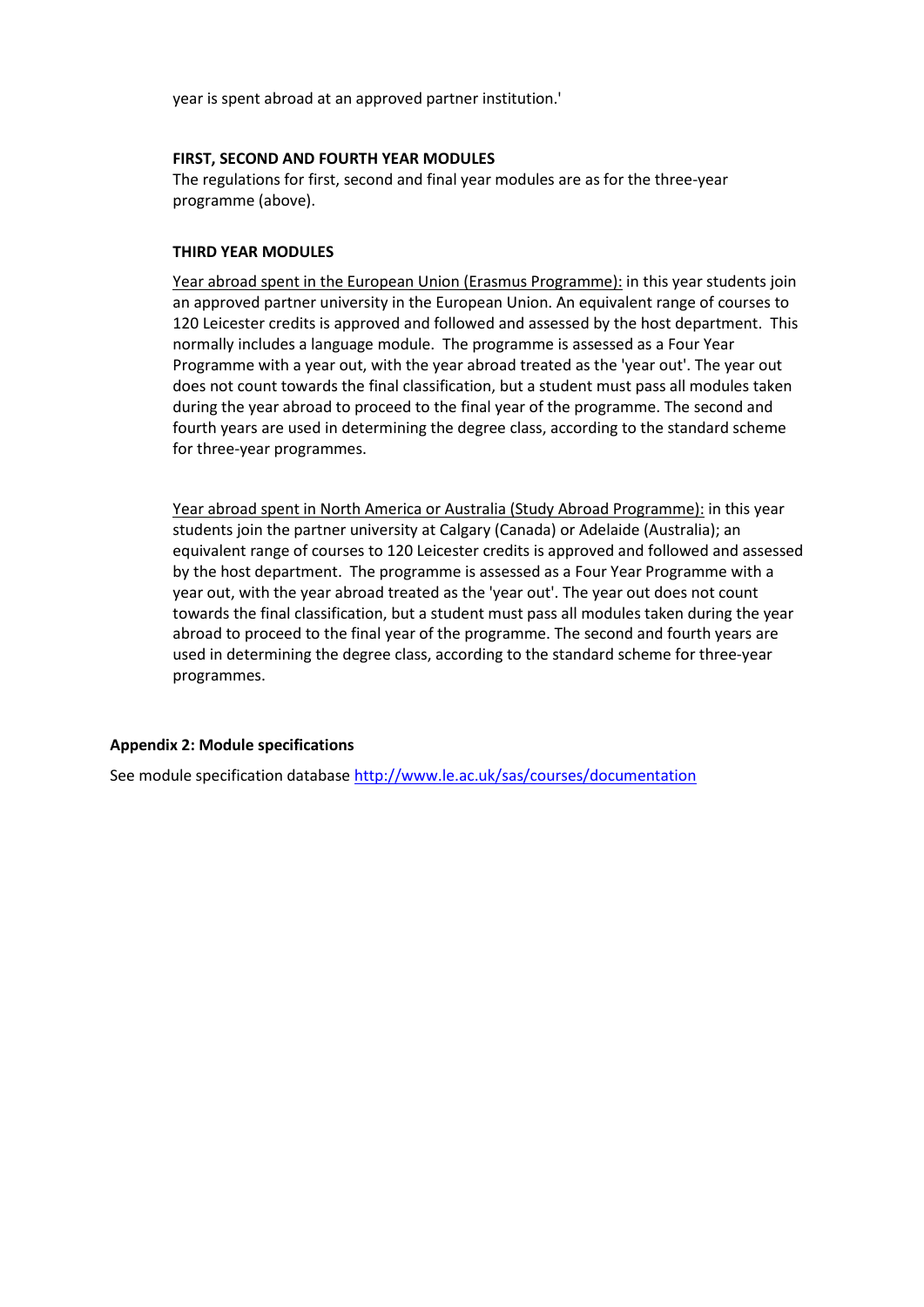#### **Appendix 3: Skills matrix**

| Programme specification appendix 3                                                                                                          |                                                  |                                      |                                            |                                         |                                    |                                   |                                                                 |                                             |                                 |                                                                                                                           |                            |              |                                  |
|---------------------------------------------------------------------------------------------------------------------------------------------|--------------------------------------------------|--------------------------------------|--------------------------------------------|-----------------------------------------|------------------------------------|-----------------------------------|-----------------------------------------------------------------|---------------------------------------------|---------------------------------|---------------------------------------------------------------------------------------------------------------------------|----------------------------|--------------|----------------------------------|
| <b>Skills matrix: BSc Archaeology F400</b>                                                                                                  |                                                  |                                      |                                            |                                         |                                    |                                   |                                                                 |                                             |                                 |                                                                                                                           |                            |              |                                  |
| Date amended: 2019                                                                                                                          |                                                  |                                      |                                            |                                         |                                    |                                   |                                                                 |                                             |                                 |                                                                                                                           |                            |              |                                  |
| Programme learning outcomes                                                                                                                 | world archaeology<br>Introduction to<br>AR1004-5 | AR1007 Archaeology<br>the essentials | Archaeological<br>Evidence<br>AR1008 Using | Aims and Methods<br>Practical<br>AR1009 | Sense of the Past<br>AR1010 Making | AR10XX Thinking<br>Through Things | AR10XX Debates in<br>Archaeological<br>Contemporary<br>Research | AR3044 Fieldwork I<br>AR20XX(1) &<br>and II | AR2029 Theory in<br>Archaeology | AR20XX Professional<br>Practice and AR30XX<br>Archaeological<br>Archaeological<br>Professional<br>Projects in<br>Practice | $\sim$<br>AR options level | Dissertation | $\mathsf{m}$<br>AR options level |
| (a) Discipline specific knowledge and<br>competencies                                                                                       |                                                  |                                      |                                            |                                         |                                    |                                   |                                                                 |                                             |                                 |                                                                                                                           |                            |              |                                  |
| (i) Mastery of an appropriate body of knowledge                                                                                             |                                                  |                                      |                                            |                                         |                                    |                                   |                                                                 |                                             |                                 |                                                                                                                           |                            |              |                                  |
| Demonstrate mastery of an appropriate body of<br>archaeological knowledge                                                                   | X                                                | X                                    | X                                          | X                                       | X                                  | X                                 | X                                                               | X                                           | X                               | X                                                                                                                         | X                          | X            | X                                |
| (ii) Understanding and application of key<br>concepts and techniques                                                                        |                                                  |                                      |                                            |                                         |                                    |                                   |                                                                 |                                             |                                 |                                                                                                                           |                            |              |                                  |
| Demonstrate understanding of the complexity of<br>reconstructing the past, the problematic and<br>varied nature of archaeological evidence. |                                                  | X                                    | X                                          | X                                       | X                                  | X                                 |                                                                 |                                             | X                               | X                                                                                                                         | X                          | X            | X                                |
| Demonstrate a variety of approaches to<br>understanding, constructing and interpreting the<br>past.                                         |                                                  | X                                    |                                            | X                                       |                                    |                                   |                                                                 |                                             | X                               | X                                                                                                                         | X                          |              | X                                |
| Demonstrate comprehension of and practice in a<br>variety of archaeological practical techniques.                                           |                                                  | X                                    |                                            | X                                       |                                    |                                   |                                                                 | X                                           |                                 | X                                                                                                                         | X                          |              | X                                |
| (iii) Critical analysis of key issues                                                                                                       |                                                  |                                      |                                            |                                         |                                    |                                   |                                                                 |                                             |                                 |                                                                                                                           |                            |              |                                  |
| Compare and analyse the development of<br>different societies and cultures.                                                                 | $\mathsf{x}$                                     |                                      |                                            |                                         | X                                  | X                                 | X                                                               |                                             | X                               |                                                                                                                           | X                          |              | X                                |
| Analyse past human societies through the<br>assessment of continuity and change over<br>extended time spans.                                | $\mathsf{x}$                                     |                                      |                                            |                                         | X                                  | X                                 | $\mathsf{x}$                                                    |                                             | X                               |                                                                                                                           | X                          |              | X                                |
| Reflect critically on the nature and theoretical<br>basis of Archaeology as a discipline.                                                   |                                                  | X                                    |                                            |                                         | X                                  | X                                 | X                                                               |                                             |                                 | X                                                                                                                         | X                          |              | X                                |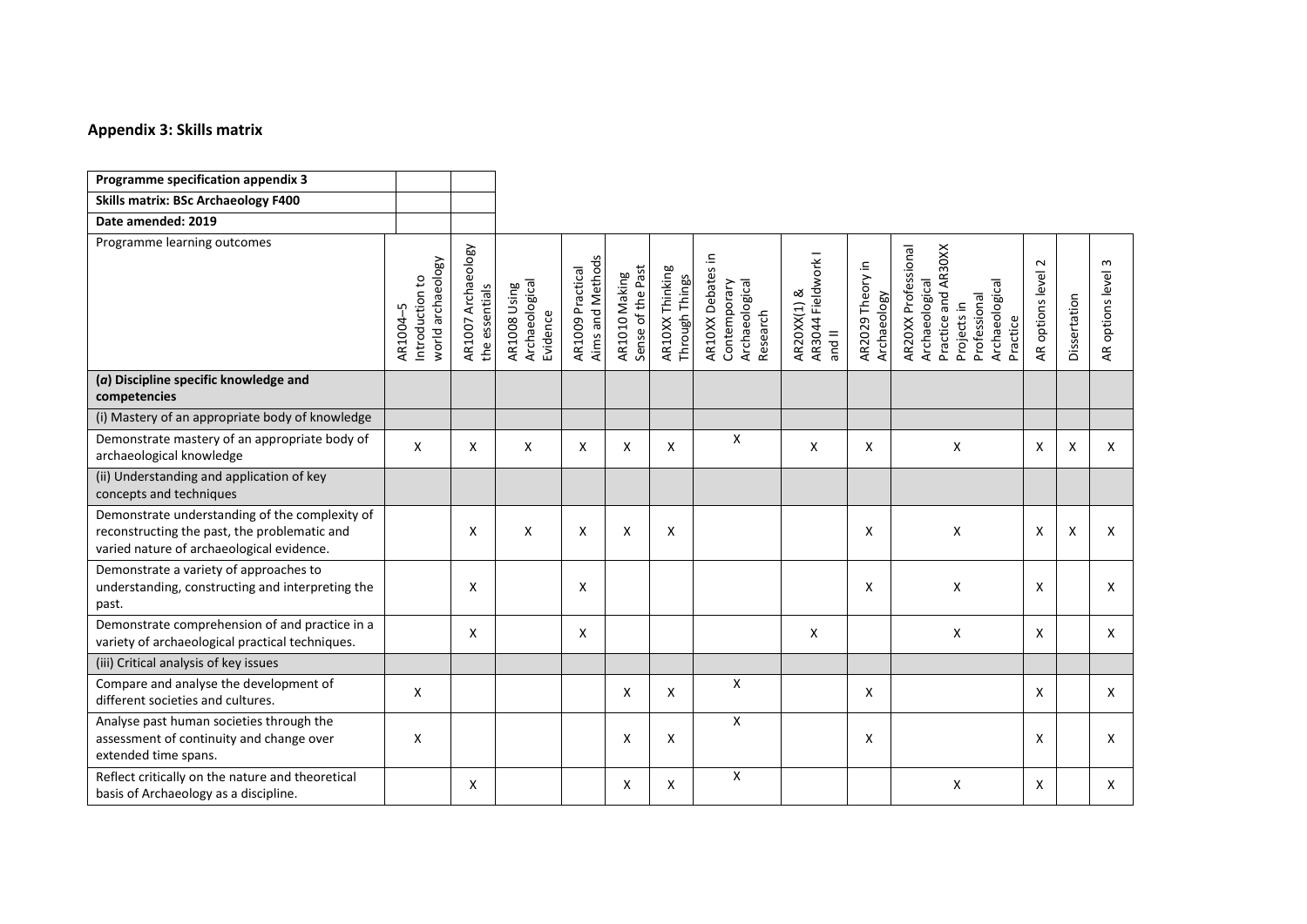| (iv) Clear and concise presentation of material                                                                                                                                                    |              |   |                    |              |                    |   |                |   |   |   |   |              |   |
|----------------------------------------------------------------------------------------------------------------------------------------------------------------------------------------------------|--------------|---|--------------------|--------------|--------------------|---|----------------|---|---|---|---|--------------|---|
| Present archaeological problems and arguments<br>in a variety of written and oral formats.                                                                                                         | X            | X | X                  | X            | X                  | X | X              |   | X | X | X | $\mathsf{x}$ | X |
| (v) Critical appraisal of evidence with appropriate<br>insight                                                                                                                                     |              |   |                    |              |                    |   |                |   |   |   |   |              |   |
| Develop and sustain archaeological arguments,<br>formulating appropriate questions and utilising<br>evidence.                                                                                      |              |   | X                  | X            | X                  |   | X              |   | X | X | X | X            | X |
| Read, analyse, and reflect critically on<br>archaeological source materials and their<br>contexts, and on the variety of such sources.                                                             | X            | X | X                  | X            | X                  | X | Χ              |   | X | X | X | X            | X |
| (vi) Other discipline specific competencies                                                                                                                                                        |              |   |                    |              |                    |   |                |   |   |   |   |              |   |
| Design, research and present an independently<br>conceived piece of archaeological writing                                                                                                         |              |   |                    |              | Χ                  |   |                |   |   | X |   | X            |   |
| Gain direct experience of materials handling and<br>interpretation                                                                                                                                 |              |   |                    | X            |                    | X |                | X |   |   | X |              | X |
| Develop understanding of relevant disciplinary<br>guidelines, standards, legislative and professional<br>frameworks.                                                                               |              | X |                    |              |                    |   | X              | X |   | X |   |              |   |
| (b) Transferable skills                                                                                                                                                                            |              |   |                    |              |                    |   |                |   |   |   |   |              |   |
| (i) Oral communication                                                                                                                                                                             |              |   |                    |              |                    |   |                |   |   |   |   |              |   |
| Demonstrate clarity, fluency and coherence in<br>oral expression of archaeological issues                                                                                                          |              |   |                    |              | X                  |   | X              |   | X | X | Χ |              | X |
| Participate effectively in group discussions                                                                                                                                                       | X            |   | $\pmb{\mathsf{X}}$ | $\mathsf{x}$ | $\pmb{\mathsf{X}}$ | X | $\pmb{\times}$ | X | Χ | X | X |              | X |
| (ii) Written communication                                                                                                                                                                         |              |   |                    |              |                    |   |                |   |   |   |   |              |   |
| Develop and sustain archaeological arguments in<br>a variety of literary forms                                                                                                                     | X            |   |                    | X            | X                  |   | X              | X | X | X | X | X            | X |
| Demonstrate clarity, fluency and coherence in<br>written expression of archaeological issues                                                                                                       | $\mathsf{x}$ | X | X                  | X            | X                  | X | X              | X | X | X | X | X            | X |
| (iii) Information technology                                                                                                                                                                       |              |   |                    |              |                    |   |                |   |   |   |   |              |   |
| Use IT to effectively support archaeological<br>studies, including bibliographic and archive<br>searches at national and local level, data analysis<br>and written/visual presentation of evidence | X            | X | X                  | X            | X                  | X | X              | X | X | X | X | X            | X |
| (iv) Numeracy                                                                                                                                                                                      |              |   |                    |              |                    |   |                |   |   |   |   |              |   |